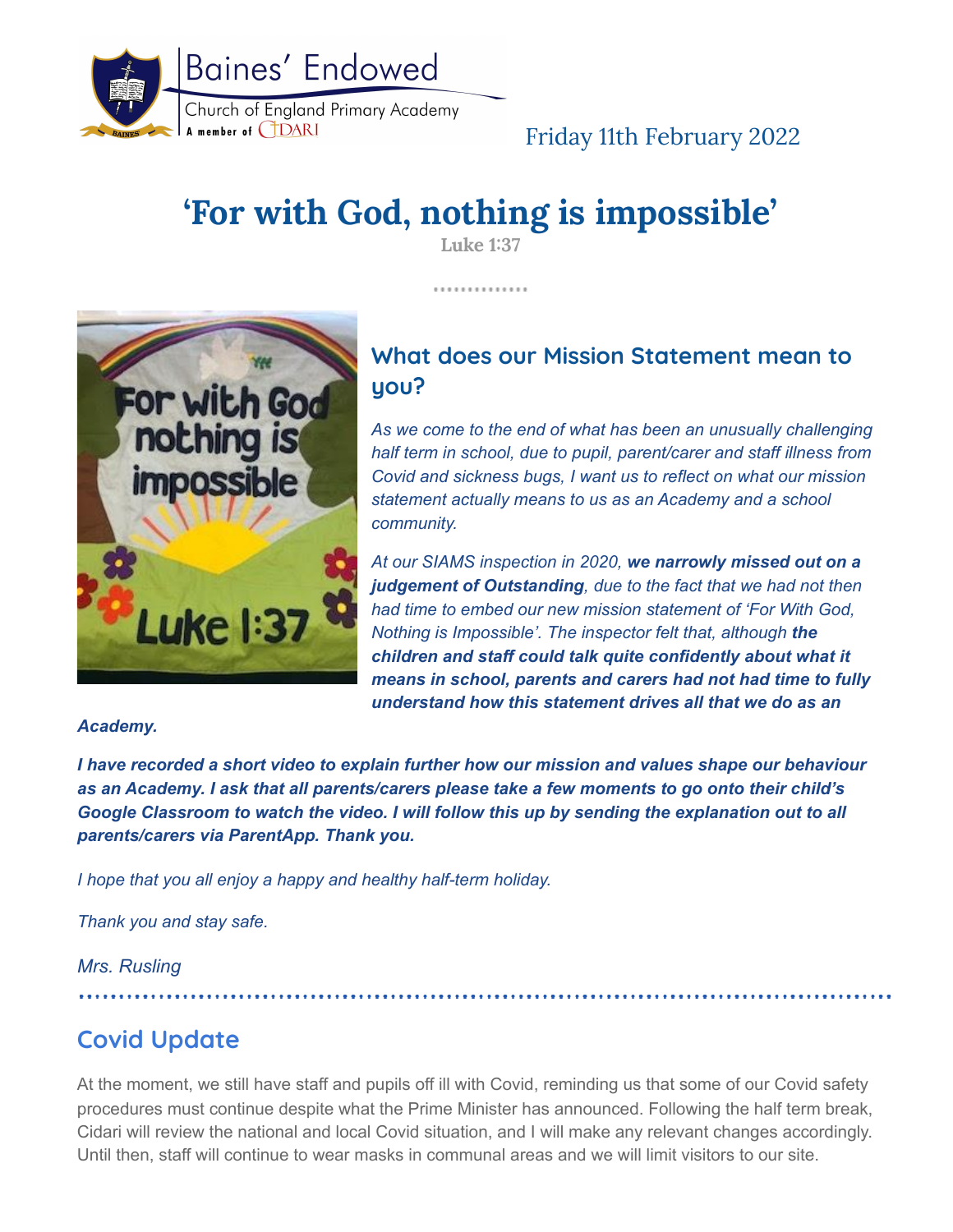Handwashing and handsan-use will continue to be encouraged and we will continue to limit social mixing in school and nursery.

#### 

# **School Events Coming up in the Second Half of Spring Term**

### **Class Assemblies**

This half term 1/2JB, RSF and RCH will be sharing their Class Assemblies on Google Classroom with the parents and carers of the children in their class. At the moment, our Class Assemblies remain virtual, but we are hoping to be able to return to face-to-face in the new year, Covid permitting.

*Please see the Dates for Your Diary below for more events next half term.*

# **School News**

## **Year 3 Christingle Service in school**

Thank you to Mr. Rushton, who kindly led our Christingle service in school this half-term. The Year 3 children led the prayers and Year 4 joined in with singing. With the light from the beautiful Christingle candles that Year 3 made, it truly was a special service that lit up our day. Thank you Year 3!

## **Boccia County finals in Blackburn**

Our Amazing Baines' Boccia Team got through to the Quarter Finals, but were unfortunately knocked out by the Blackburn County Final Winners. Well done to Jamie-Lee, Brandon, Bailey, Bethany, Bella and Brody for representing Baines' and making us proud! Well done Team!

## **Mock SATs**

Pupils in Year Two and Six completed their Mock SATS Week. All pupils completed SATS papers in Reading, Grammar and Maths. All of the teachers and teaching assistants are so proud of all the hard work and perseverance that the children have shown. Well done Year 2 and 6!

## **Internet Safety Day**

We all enjoyed listening to the Digital Leaders lead our Internet Safety Day Assembly and remind us of how to stay safe on the internet. Throughout school, the pupils have enjoyed taking part in activities to raise awareness of Internet safety. Please talk with your child about what they have learned.

## **Building Resilience**

Our Resilience Committee have been continuing their work with Sam from Headstart and are getting ready to take present at an International Conference in March. More news to follow nearer to the time.

## **Before and After School Wraparound Care**

School has places available for before and after school care. If you are interested in a place for your child, please email **[bebridges@cidari.co.uk](mailto:bebridges@cidari.co.uk)** for more information.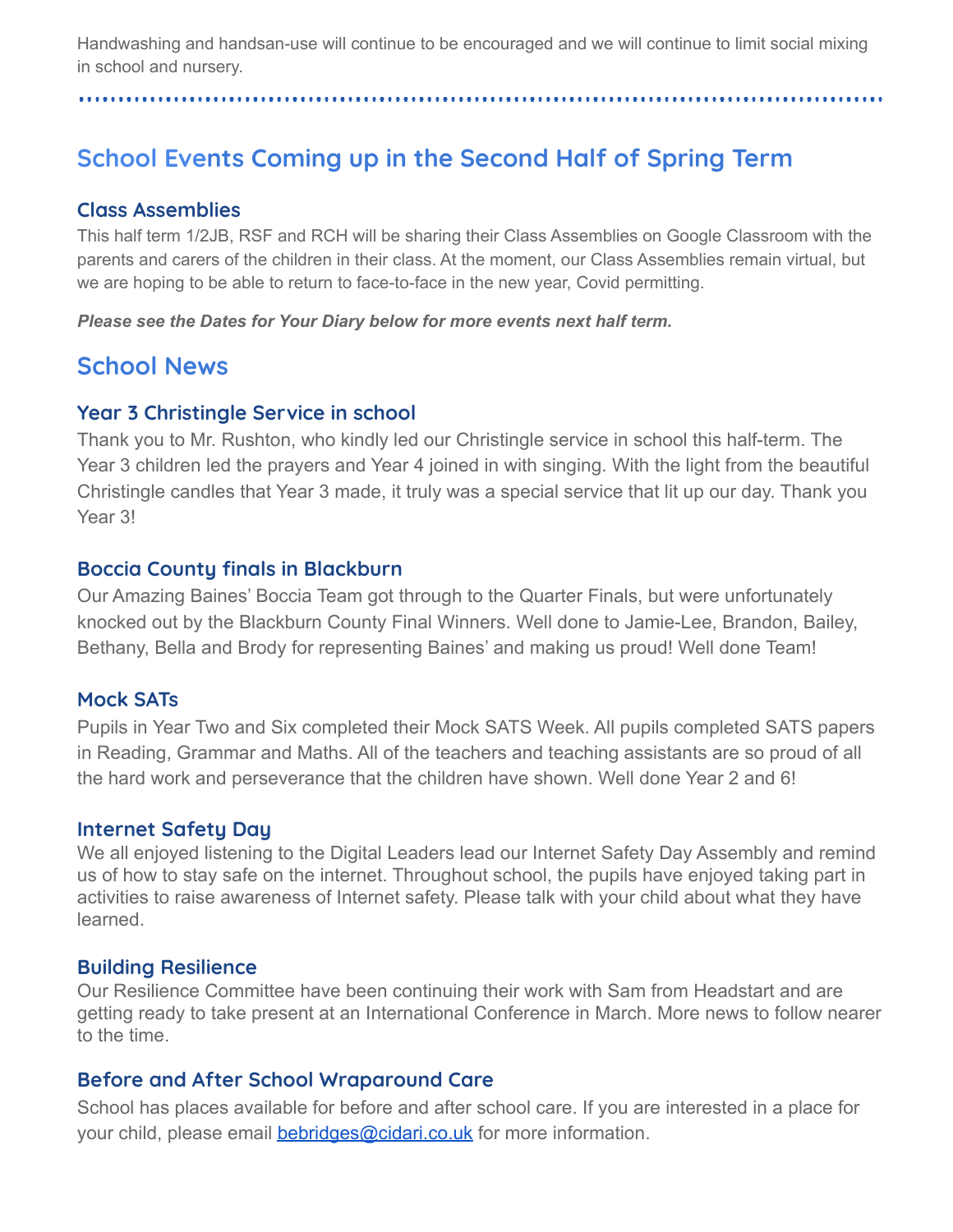# **School Office Noticeboard**

#### **Uniform**

Please ensure that your child is wearing the correct school uniform for school. Children are are not allowed to wear their own clothes to school and must have correct uniform. Should you require any assistance with uniform, please contact Miss Sawyer at school to see if we are able to help.

ALWAYS badges remain part of our school uniform and should be worn everyday. Replacement badges can be purchased at the school office for 60p.

#### **P.E. Kit in School**

One step I am taking that will take us closer to what we know is normal, is to return to our usual routine with P.E. kit. After half-term all pupils must bring a P.E. kit into school in a P.E. kit bag to change into on P.E. days. A letter will be sent out to all parents/carers over half-term regarding

#### **Attendance and Punctuality**

Please remember that children should be entering school between 8.45 and 8.55am. If they arrive after this time they have to come through the office and this can be very unsettling for some children. If they arrive after 9.30am our registers have closed and this is then recorded as an absent session. Repeated issues with punctuality can cause fines to be issued from the Local Authority.

At school we expect regular (every day) attendance. If this is not possible because your child is ill or there is an exceptional circumstance please contact the school office, or use the appropriate form on ParentApp.

#### **Dates for Your Diary:** February

**Monday 21st February: School reopens for Spring Term at 8:45 a.m.**

**Tuesday 22nd February** - **Panathlon Challenge** at Blackpool Sports Centre.

**Friday 25th February: Express Yourself!** Non-uniform day in support of Children's Mental Health Week.

**Friday 25th: February 1/2 JB Class Assembly -** The class assembly will be uploaded to Google Classroom for 1/2JB parents/carers.

#### **Dates for Your Diary:** March

**Tuesday 1st March: St David's Day -** pupils will celebrate St David's day in School by having a themed afternoon in class.